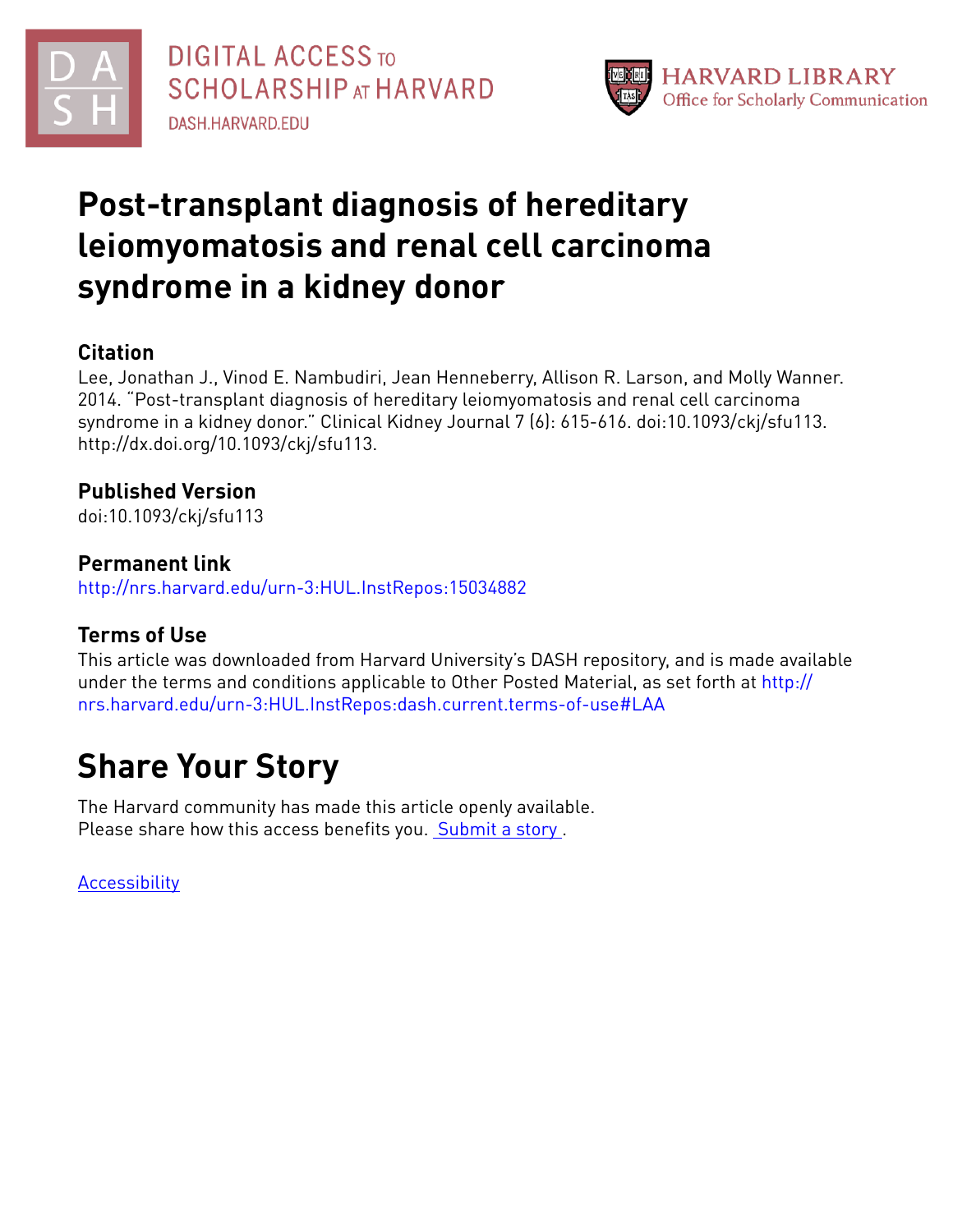Clin Kidney J (2014) 7: 615–616 doi: 10.1093/ckj/sfu113 Advance Access publication 30 October 2014

Images in Nephrology (Section Editor: G. H. Neild)



### Post-transplant diagnosis of hereditary leiomyomatosis and renal cell carcinoma syndrome in a kidney donor

Jonathan J. Lee<sup>1</sup>, Vinod E. Nambudiri<sup>2</sup>, Jean Henneberry<sup>3</sup>, Allison R. Larson<sup>1,4</sup> and Molly Wanner<sup>2</sup>

<sup>1</sup>Program in Dermatopathology, Department of Pathology, Brigham and Women's Hospital, Harvard Medical School, Boston, MA, USA,<br><sup>2</sup>Department of Dermatology, Massachusetts General Hospital, Harvard Medical School, Boston, Department of Dermatology, Massachusetts General Hospital, Harvard Medical School, Boston, MA, USA, <sup>3</sup>Division of Dermatopathology, Department of Pathology, Tufts University School of Medicine, Boston, MA, USA and <sup>4</sup>Department of Dermatology, Brigham and Women's Hospital, Harvard Medical School, Boston, MA, USA

Correspondence and offprint requests to: Jonathan Lee; E-mail: JL343@hms.harvard.edu

Keywords: donor-derived malignancy; kidney transplant; Reed syndrome

A 58-year-old woman developed multiple, clustered, pink, painless, papules on her upper extremities, back and flank (Figure 1A–C). Her past medical history was notable for multiple uterine leiomyomata, follicular thyroid carcinoma and cutaneous basal cell carcinomas. The patient had donated her left kidney one year after the skin lesions developed. Pertinent family history included uterine leiomyomata in her mother, uterine leiomyomata and two miscarriages in her maternal grandmother, and a maternal cousin with uterine cancer. A biopsy of a representative skin lesion demonstrated clustered fascicles of benign, spindle-shaped smooth muscle cells within the



Fig. 1. Clinical photograph. (A) Multiple, clustered, pink to brown-colored painless papules present on the extensor surface of her left upper extremity. One of the representative lesions was biopsied. (B) Higher magnification imaging illustrates another collection of agminated, pink to flesh-colored flat-topped papules with irregular borders. (C) Additional faintly pink to flesh-colored, flat-topped papules with irregular borders present on the flank highlight the varying morphologies of these clinical lesions (arrows).

© The Author 2014. Published by Oxford University Press on behalf of ERA-EDTA. All rights reserved. For permissions, please email: journals.permissions@oup.com.